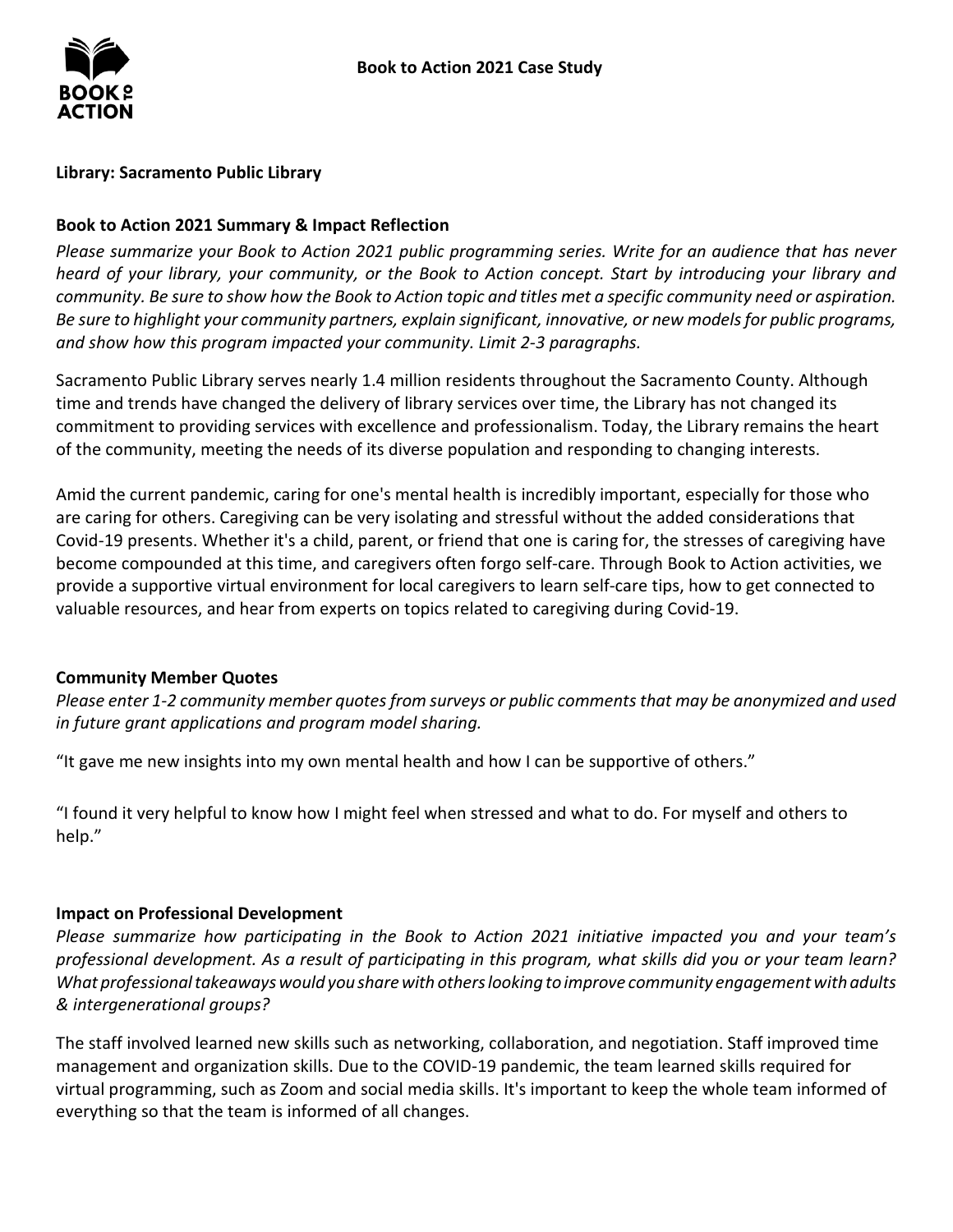#### **Final Words of Advice**

*What brief bit of advice (1-2 sentences) would you give to library staff members interested in coordinating a Book to Action or similar community engagement series for adults and intergenerational groups in their community?* 

 Plan early and develop talking points to give staff to promote Book to Action programming. Be flexible with partners and programming.

 **Total # Programs:** 4 **Total Attendance at Programs:** 150 **Book to Action URL(s):** saclibrary.org/BooktoAction

**Book to Action Images:** Book to Action Images:<br>Please attach 1-2 images (.jpg or .png files only) that best represent your Book to Action 2021 series  *Sample File Name: BTA 2021 San Leandro Library Image 1.jpg* 

 **Image 2 File Name:**  Image 2 Caption: **Image 1 File Name: Image 1 Caption:** BTA 2021 Sacramento Public Library Programming

**Book to Action Program Coordinator Name & Title: Katie Ball, Special Projects Associate Contact:** kball@saclibrary.org

**May others contact you with questions?** X Yes □ No